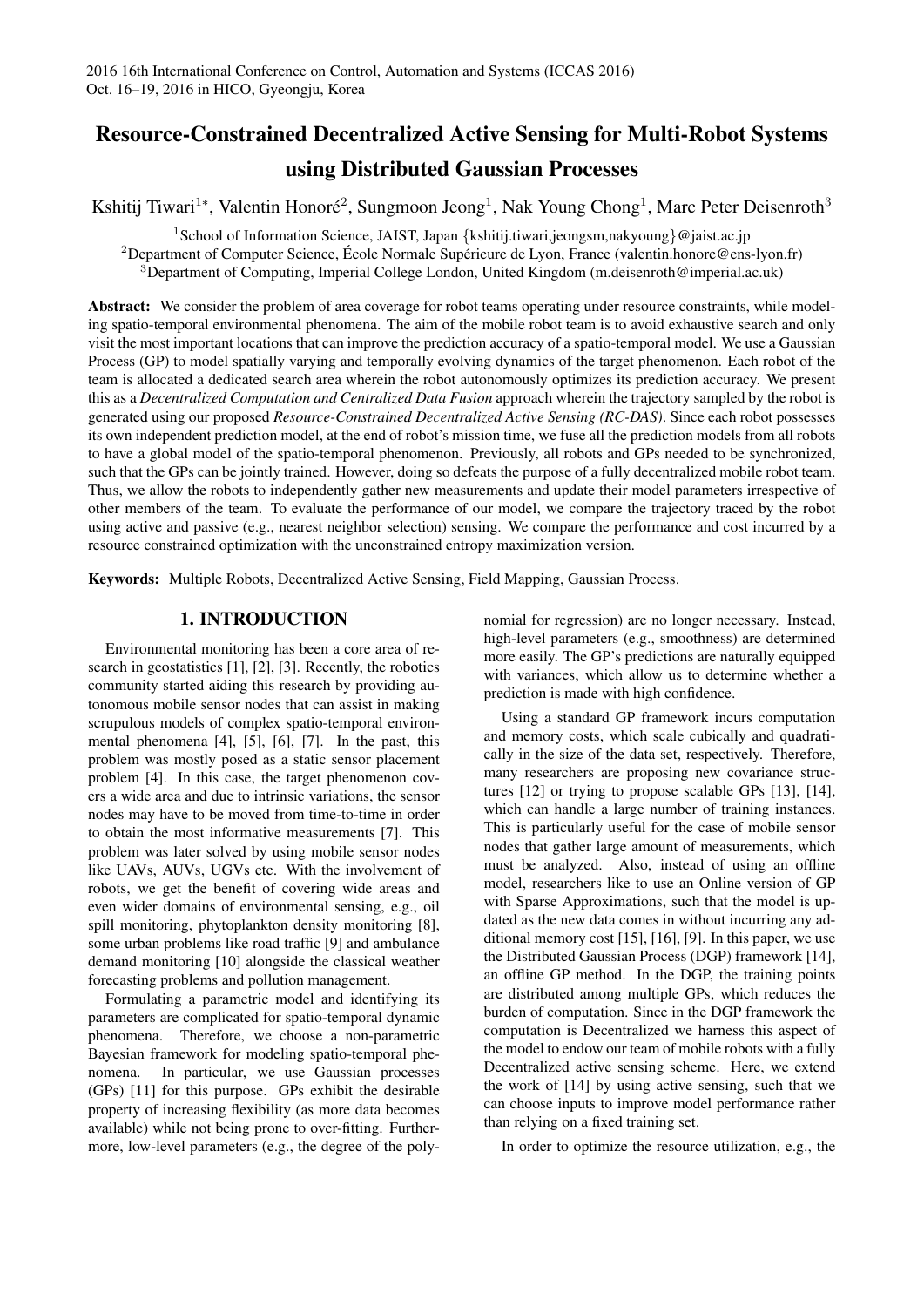

Fig. 1 Sensing Scenario. Illustration of centralized data fusion of the prediction model generated by all GPs in order to fuse them into a global prediction [14]. Images from http://tiny.cc/jkpfby, http://tiny.cc/qkpfby, http://tiny.cc/ykpfby

battery life of the robot, we propose a Resource Constrained Decentralized Active Sensing called RC-DAS. Our sensing scenario is illustrated in Fig. 1 for four robots: We partition the sensing area into four zones, i.e., one dedicated sensing zone per robot. The robots are only allowed to gather data within their own sensing zones but they can predict for any location in any zone. All locations available for sensing and predicting are known to all robots. The robots then use either full DAS or RC-DAS active sensing schemes, in order to move around and collect the most informative measurements. Upon termination of exploration the robots (GPs) make a prediction for the inputs that remain unobserved. Since each robot visited different locations in its respective sensing zone, it may predict differently for the unobserved set. Thus, we need to fuse all such predictions into a single global prediction model, which is done as a terminal step of exploration by the base station.

The contribution of our paper is a novel Active Sensing scheme, the *Resource Constrained Decentralized Active Sensing (RC-DAS)*. In this approach, the robots actively select the most informative sensing locations to enhance the prediction performance of the model being generated whilst simultaneously conserving the utilization of resources like battery, travel distance, etc.

#### 1.1 Problem Statement

The problem addressed in this paper is as follows: *Given a team of robots and an unknown spatio-temporal phenomenon, we seek a decentralized strategy to improve their respective predictive models under resource constraints.* We propose to actively explore the spatiotemporal phenomenon. The local models of this decentralized robotic system are fused to a global model so that we can predict measurements at any unobserved location.

We wish to model a spatio-temporal phenomenon  $z = f(x) + \epsilon$ , where  $x \in D \subset \mathbb{R}^d$  are tuples  $\langle$ Latitude,Longitude,Time> and  $\epsilon \sim \mathcal{N}(0, \sigma_n^2)$  is i.i.d. Gaussian measurement noise. We place a Gaussian process (GP) prior on the spatio-temporal phenomenon f and write  $f \sim GP$ . For each input  $x \in D$ , the associated measurement is denoted by  $z_x$  if the input was visited and the measurement was observed. Otherwise we define  $Z_x$ as a random variable, which we wish to predict at unobserved locations. Then,  $\{Z_x\}_{x \in D}$  is a GP, and any of its finite subsets is a multivariate Gaussian distribution [11].

We propose to (a) model the spatio-temporal phenomenon using a probabilistic GP and (b) exploit the GP's predictive variance for active sensing, such that the robot only visits the most informative inputs rather than exhaustively searching through the whole zone. Active sensing usually encourages the robot to visit the most uncertain inputs [9], [8], but for a real robot setup, it could mean that the robot might end up choosing locations, which are prohibitively far away. We pose this as a fully Decentralized Active Sensing (DAS, similar to [9]) problem and propose a Resource Constrained Decentralized Active Sensing (RC-DAS) wherein the robot trades-off the model performance to travel distance.

## 2. MODELING A SPATIO-TEMPORAL ENVIRONMENTAL PHENOMENON

In this Section, we explain how to model the spatiotemporal field as GP and how to distribute the computation over multiple robots and fuse the prediction models in order to create a global prediction model using DGP.

#### 2.1 Gaussian Process

GPs are a rich class of probabilistic non-parametric Bayesian models, which allow us to model spatio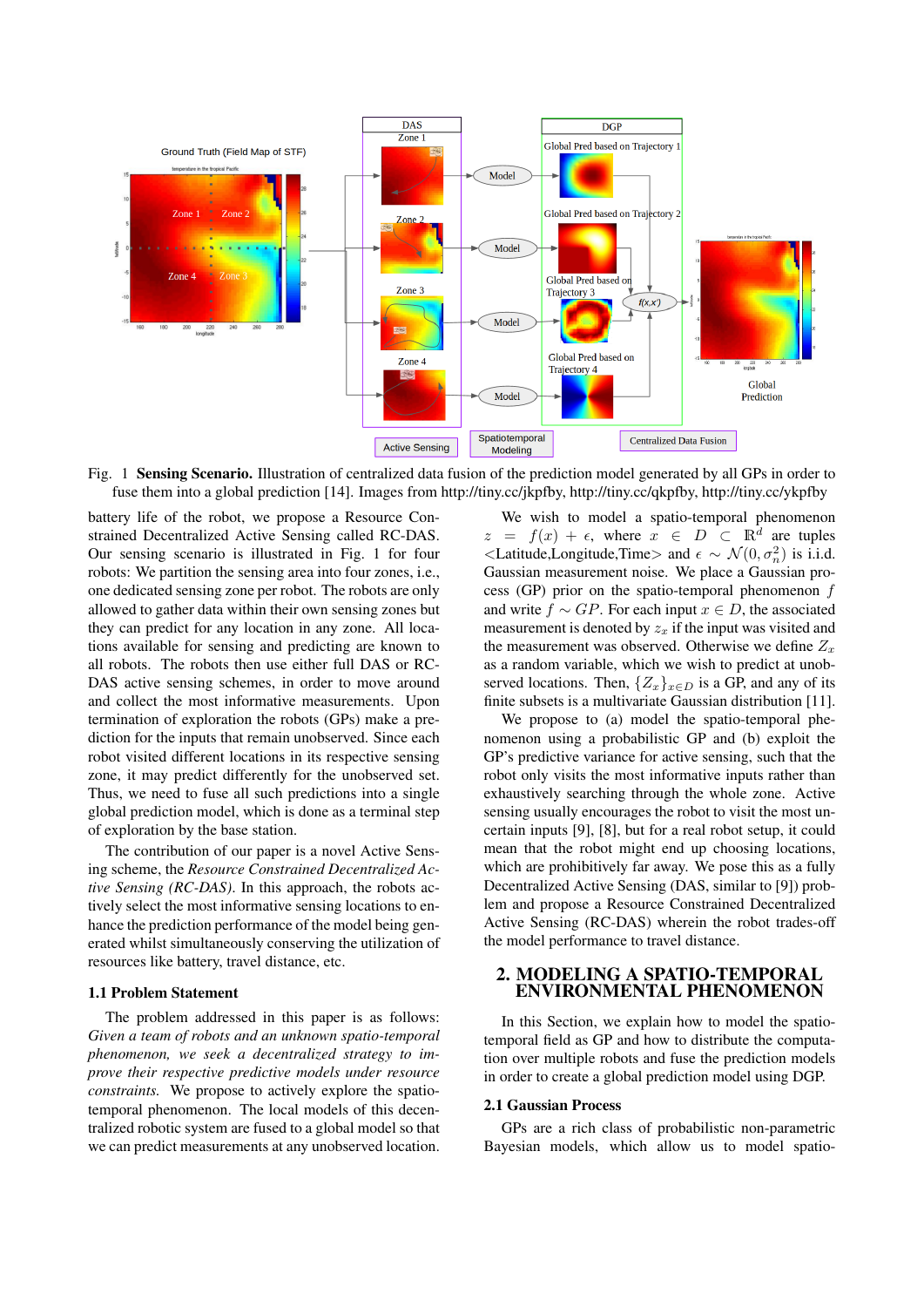temporal phenomenon  $f$ . GPs consistently quantify the uncertainty associated with predictions, which can be exploited by active sensing schemes for exploration and obtaining the *Next Best Location* for each robot.

A GP is a generalization of a Gaussian distribution and fully defined by a mean function  $\mu(\cdot) = \mathbb{E}[f(x)] =$  $\mathbb{E}[Z_x]$  and covariance function  $k(\cdot, \cdot)$ . The covariance function (kernel), defines the spatio-temporal correlation structure of the function to be modeled and is parametrized by a set of hyper-parameters  $\theta$ . A common covariance function is the squared exponential

$$
\sigma_{xx'} = \sigma_{sig}^2 \exp\left(-\frac{1}{2}(x - x')^T L^{-1}(x - x')\right) + \sigma_n^2 \delta_{xx'}
$$

where  $x, x' \in D$ ,  $L = \text{diag}(l_1^2, \dots, l_D^2)$  and the  $l_i$  are characteristic length scales, which determine the relevance of the corresponding input dimension for modeling the spatio-temporal phenomenon.  $\sigma_{sig}$  corresponds to the amplitude of the signal to be modeled whereas  $\sigma_n$  describes the magnitude of the noise. The hyper-parameters  $\theta \triangleq {\sigma_{sig}^2, \sigma_n^2, l_1, l_2, \dots, l_d}$  are trained using the standard procedure of evidence (type-II marginal likelihood) maximization [11]. Evidence maximization avoids overfitting by trading off data fit and model complexity.

When a column vector  $z_O$  of realized measurements becomes available for a set  $O \subset D$  of inputs, we can exploit these measurements to train the GP and predict the measurements at a set of unobserved inputs  $U \subseteq D$  [9], [8]<sup>1</sup> . The corresponding *Gaussian posterior predictive distribution* is

$$
\mu_{U|O,\theta} \stackrel{\Delta}{=} \mu_U + \Sigma_{UO|\theta} \Sigma_{OO|\theta}^{-1} (z_O - \mu_O) \tag{1}
$$

$$
\Sigma_{UU|O,\theta} \stackrel{\Delta}{=} \Sigma_{UU|\theta} - \Sigma_{UO|\theta} \Sigma_{OO|\theta}^{-1} \Sigma_{OU|\theta}
$$
 (2)

where  $\mu_{U|O,\theta}$  is a column vector of means of the predicted (posterior) measurements of spatio-temporal field and  $\Sigma_{UU|O,\theta}$  is the corresponding predictive posterior covariance matrix. Here, we define the short-hand notation  $\Sigma_{UO} = k(O, U), \Sigma_{OO} = k(O, O), \Sigma_{UU} = k(UU)$  for the corresponding covariance matrices.

#### 2.2 Distributed Prediction Model

We learn the hyper-parameters of the GP by evidence maximization. For training the GP, we need to invert the covariance matrix  $\Sigma_{OO}$ , which requires  $\mathcal{O}(|O|^3)$  time, where  $|O|$  is the size of the training data set. At prediction time, we exploit a cached  $\Sigma_{OO}^{-1}$ , but the computational demand is still  $\mathcal{O}(|O|^2)$  time for the predictive variance in Eq. (2). To lower this computational burden, we use an approximation proposed in the DGP framework [14]. The intuition of this approach is to split the training data set into  $M$  subsets and to train individual  $GP$  *experts* using these subsets. Then, if the  $k^{th}$  GP gets  $n_k$  data points for training, the computation time incurred

is just  $\mathcal{O}(|n_k|^3) \ll \mathcal{O}(|O|^3)$ . The process can be parallelized straightforwardly. Besides computational and memory advantages, the DGP allows us to model local variations of the spatio-temporal function using a "local GP expert" and decentralize predictions.

Model. The DGP architecture is a framework for *product-of-GP-experts models*, which unifies the *Product of GP experts (PoE)* [17], the *generalized Product of GP Experts (gPoE)* [18], the *Bayesian Committee Machine* (BCM) [19] and the *robust BCM* [14], where the posterior prediction is a weighted product of the posterior predictions of all GP experts. The weights are determined based on each expert's confidence.

Training. In [14], the authors jointly trained all GP experts, which shared a single set of hyper-parameters  $\theta$ . In the context of our decentralized robotics scenario, we assume that each robot independently optimizes its own set of hyper-parameters, such that we obtain a super-set of hyper-parameters  $\Theta = [\theta_1, \theta_2, \dots, \theta_K]$ . This approach is more flexible than a shared set of hyper-paremeters and allows the robots to model local variations.

**Prediction.** In our model, the posterior predictive mean (predicted measurements over all the unobserved locations in set  $U$ ) and the posterior covariance for the  $rBCM$  model for  $K$  robots (GP experts) are given by

$$
\mu_{U|O,\Theta}^{rBCM} \triangleq \Sigma_{UU|O,\theta_k}^{rBCM} \sum_{k=1}^{K} \beta_k \Sigma_{UU|O_k,\theta_k}^{-1} \mu_{U|O_k}, \quad (3)
$$

$$
(\Sigma_{UU|O,\Theta}^{rBCM})^{-1} \triangleq \sum_{k=1}^{K} \beta_k \Sigma_{UU|O_k,\theta_k}^{-1}
$$

$$
+ ((1 - \sum_{k=1}^{K} \beta_k) \Sigma_{UU|\theta_k}^{-1}), \quad (4)
$$

respectively, where the subscript  $k$  denotes a quantity related to the kth expert (e.g., the predictive mean or variance). In Eq.(3) and Eq.(4), the confidence of the *i*th model is encoded in its weight  $\beta_i \triangleq$  $0.5(\mathbb{H}_{Z_{U_k}} - \mathbb{H}_{Z_{U_k}|z_{O_k},\theta_k})$  where  $\mathbb{H}_{Z_{U_k}}$  refers to the prior entropy and  $\mathbb{H}_{Z_{U_k}|Z_{O_k},\theta_k}$  refers to the posterior entropy of the prediction model.

#### 2.2.1 Centralized Data Fusion

In our experiment, we allow each robot to gather unique training samples from its dedicated sensing zone and the unvisited/unobserved locations at the end of mission time are classified as testing set for the corresponding agent. Since, the number of feasible locations are fixed a priori, each robot's test set will have some locations which intersect with the other robot's test set. Thus, we need to fuse the predictions from all robots to make a global model of prediction such that we have a prediction over unobserved locations never visited by any robot.

To combine these predictions into a single prediction, we exploit the idea of [14] and build a global prediction at the base station by a weighted combination of individual predictions. This is illustrated in Fig. (1): Every GP expert *i* transmits its predicted mean  $\mu_i$ , variance,  $\Sigma_i$  and

 $1$ For the current time instance, the predictions are only made for the locations not visited, but the predictions could also include the training locations should we choose to make the prediction for the future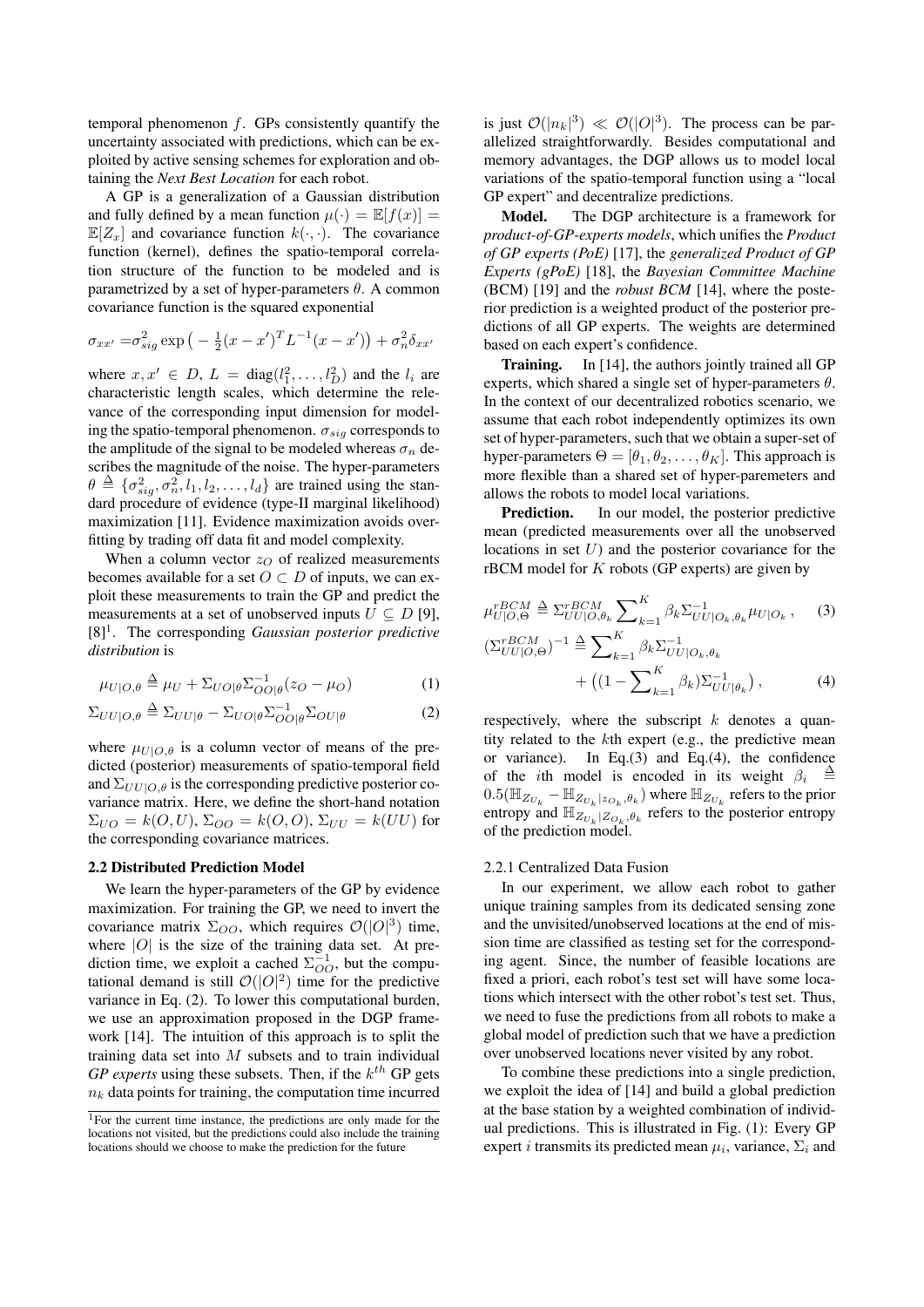weight  $\beta_i$  to the base station, which combines individual predictions to a global prediction.

When combining the prediction models at the base station, we are interested in only these mutually common locations thus, we define  $U_{global} \triangleq \{U_1 \cap U_2 \cap ... \cap U_K\}$ as the super set of all unobserved inputs that were never visited by any robot. Similarly, we define  $O_{global} \triangleq$  ${O_1 \cup O_2 \cup \ldots \cup O_K}$  as the super set of all observed inputs that were visited by all robots. Then the global prediction for any unobserved input in  $U_{global}$  is given by the fused predictions from all robots:

$$
p(Z_{U_{global}}|z_{O_{global}}) = \frac{\prod_{k=1}^{K} (p_k^{\beta_k}(Z_{U_k}|z_{O_k}, \theta_k))}{p^{\sum_{k=1}^{K} \beta_k - 1}(Z_{U_{global}})}.
$$
 (5)

Note that in Eq. (5) predictions from *every* robot are taken into account to form a global prediction without boundary effects. Each robot's prediction  $p_k$  is weighted by  $\beta_k$ , which depends on the confidence of the prediction.

## 3. ACTIVE SENSING

The DGP framework, which we use for predictions, assumes batch data for training. In this paper, we generalize this framework to the sequential setting by using active sensing under resource constraints. We use the uncertainty of the global GP model to determine the nextbest location to visit while taking limited resources (e.g., battery) into account. In particular, we propose an Active Sensing approach with two variants: *fully Decentralized Active Sensing (full DAS) [9]* and *Resource-Constrained DAS (RC-DAS)*, which are detailed below.

Active Sensing integrates *Path Planning* and *Mapping*. In active sensing, the robot (or GP) is endowed with a decision making capability, such that it can choose the most informative training data, instead of visiting all available locations sequentially. This ensures that a robot does not end up performing exhaustive search, which is of particular interest if we have resource constraints, e.g., sampling budget. Once the robot has evaluated the next best location it wants to move to, a path planner helps the robot to reach the desired target. Upon successfully reaching the target, the new measurement observed and the corresponding input location are added to the training set  $(z<sub>O</sub>, O)$ , and the GP model of the map is updated. Note that in order to maximize the model the *Next Best Location* may be prohibitively far away from the robot, which could critically reduce the number of measurements that the robot can gather in mission time. In order to effectively allocate resources, whilst not compromising the model performance, we propose optimizing the travel distance alongside the choice of *Next Best Location*. This gives rise to Resource Constrained Decentralized Active Sensing (RC-DAS), which is detailed in Section 3.3

#### 3.1 Multi-Robot Centralized Active Sensing (CAS)

In a centralized active sensing approach, the base station must jointly coordinate all robot trajectories. Consider a network of  $K$  mobile sensor nodes (robots), which are actively moving and gathering data to accurately predict a target phenomenon, e.g., the variation in ozone concentration, which is modeled with a Distributed GP [14]. In a fully centralized active sensing approach, the base node selects the most informative walks  $w_1^*, w_2^*, \ldots, w_K^*$ of length  $L$  of all  $K$  robots, such that each robot can gather the most informative measurements that affect the *overall* performance of the fused GP model, i.e.,

$$
(w_1^*, w_2^*, \dots, w_K^*) = \underset{w_1, \dots, w_K}{\arg \max} \mathbb{H} \left[ Z_{U_k} | z_{O_k} \right]. \tag{6}
$$

In Eq. (6),  $U_k \triangleq \bigcup_{k=1}^K U_{w_k}$  represents the set of (unobserved) locations visited by robot  $k$  during its walk  $w_k$  and similarly the observations are represented by  $O_k \triangleq \bigcup_{k=1}^K O_{w_k}$ .  $\mathbb{H}\left[Z_{U_k} | z_{O_k}\right]$  refers to the Entropy (a measure of prediction uncertainty) as defined in Eq. (7) Other measures of uncertainty are available, e.g.,  $trace(\Sigma_{\text{UUIO},\theta})$ , but these measures lose the correlations between measurements. Hence, we will be relying on entropy as a measure of uncertainty [9].

$$
\mathbb{H}_{Z_{U_k}|z_{O_k},\theta_k} \triangleq \frac{|U_k|}{2}\ln(2\pi e) + \frac{1}{2}\ln(|\Sigma_{U_kU_k|O_k,\theta_k}|) \quad (7)
$$

However, such a Centralized Active Sensing (CAS) approach requires the evaluation of an exponential number of combinations of all possible joint walks. Furthermore, it relies on all measurements collected by all robots in this distributed system. Thus, to ease this computational burden, a widely used approach is decentralized active sensing.

#### 3.2 Multi-Robot Decentralized Active Sensing (DAS)

In order to remedy the exponential computation of a fully centralized approach, we employ a fully decentralized approach wherein each robot optimizes its own walk at its own digression. In such a setup, the active sensing problem can be reformulated as

$$
w_K^* = \underset{w_K}{\text{arg}\max} \ \mathbb{H}[Z_{U_{w_k}}|z_{O_{w_k}}]. \tag{8}
$$

As opposed to Eq. (6), in Eq. (8), each robot k *locally* optimizes its own trajectory  $w_k$  based on its observations  $O_{w_k}$ . Since the robots do not communicate and coordinate with each other, their walks may become correlated, and robots may end up exploring overlapping areas, which leads to resource wastage. This induces correlations in the measurements being gathered, which violates the conditional independence between observations of each GPs, which is important for us to fuse the outputs obtained from multiple GPs. To harness the strengths of full decentralization while avoiding violations of conditional independence assumption such that no two robots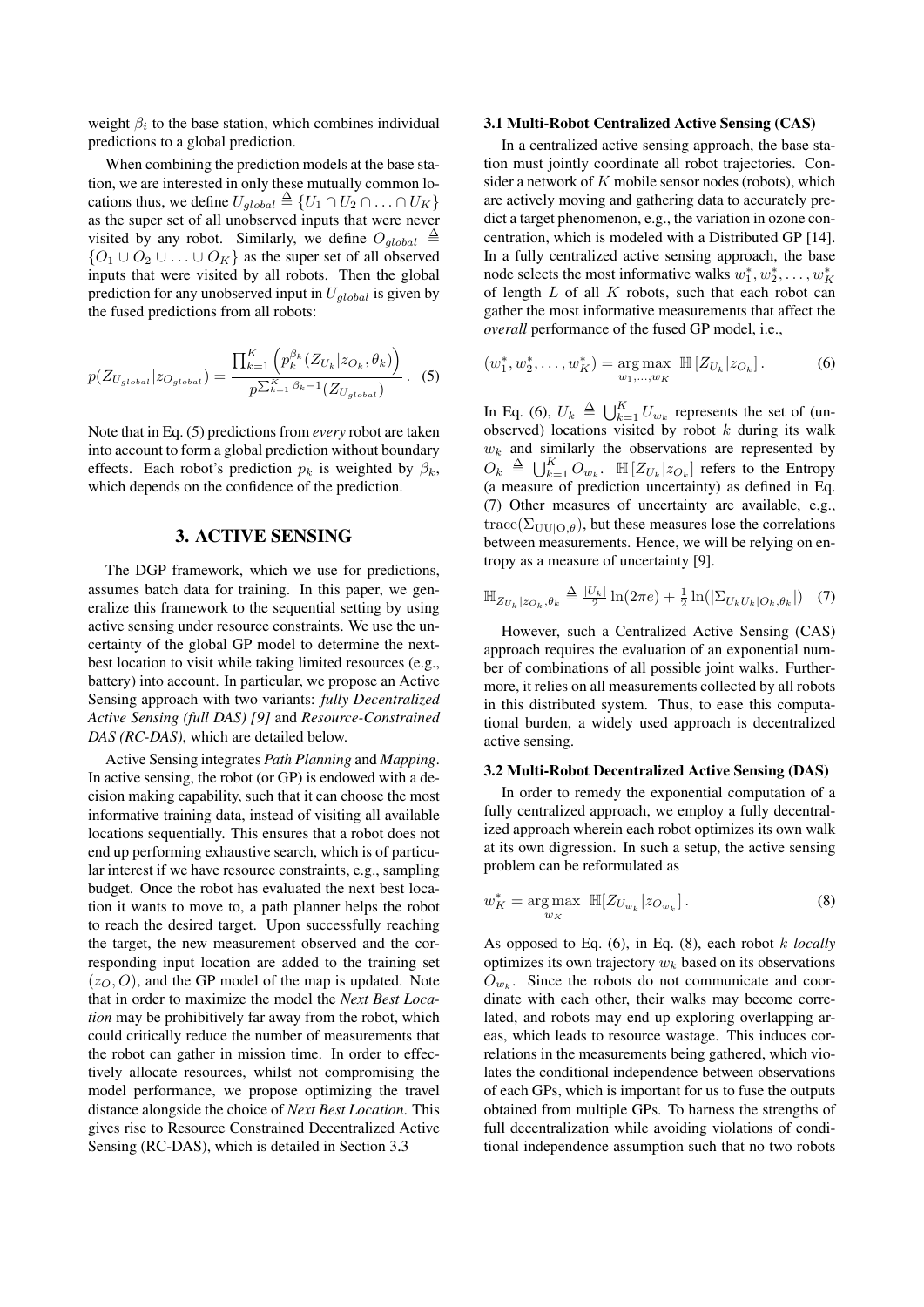visit the same input, we partition the sensing area, such that each robot is bounded within its own sensing zone that does not interfere or overlap with that of its neighbors.This also ensures robots avoid collision. However, every robot can predict in any other region, which was is used by the full DAS.

#### 3.3 Multi-Robot Resource-Constrained Decentralized Active Sensing (RC-DAS)

Entropy maximization is a widely used greedy criterion to choose the next-best location to move to. However, using such a cost function in a real robot implementation could force the robot to select new locations far away, which will cost the robot a substantial time and energy to reach. Thus, while selecting the next location to move to, the robot must trade-off the informativeness of the location and its distance from the current location.Unfortunately, this problem is NP-hard [20].

To find an approximate solution to this problem we propose a new cost function, which is a combination of Entropy Maximization and travel distance. For this, we first define two costs that are incurred every time a new measurement is taken: 1) A *sensing cost*  $C_S(x)$ , which is the cost incurred by the robot when taking a measurement at location x; 2) a *travel cost*  $C_T(x, x')$ , which is the cost incurred by the robot when moving from current location  $x$  to the *Next-Best-Location*  $x'$  [21]. Our sampling budget has an upper-limit B.

The total cost (called as *Path Cost* from here on) incurred during a walk  $w_k$  of length L by robot k is

$$
C(w_k) = \sum_{i=1}^{L} C_S(x_i) + \sum_{i=2}^{L} C_T(x_{i-1}, x_i)
$$
(9)

With the sampling budget  $B$  and the path costs in Eq. (9), we redefine our DAS problem as a *Resource-Constrained DAS (RC-DAS)*, which is formulated as

$$
w_K^* = \underset{w_K}{\arg \max} \left( \alpha \, \mathbb{H}[Z_{U_{w_k}}|z_{O_{w_k}}] - (1 - \alpha) \ln \lVert \mathbf{x} - \mathbf{x}_* \rVert \right)
$$
\n(10)

where  $x \in O$  and  $x_* \in U$ . If  $\alpha = 1$  Eq. (10) becomes similar to our full DAS setup in Eq. (8). For  $\alpha = 0$ , the equation reduces to nearest neighbor selection routine without any active sensing. Thus, at  $\alpha = 0.75^2$  our cost function trades-off the travel distance against the Entropy Maximization.

#### 4. EXPERIMENTS

To demonstrate our RC-DAS approach on a real-life scenario, we used the US Ozone Dataset. This dataset includes ozone concentration (in parts per billion) collected by US Environmental Protection Agency <sup>3</sup>[22]. For data pre-processing, we followed the steps similar to those proposed by the authors in [12]. However, in the

| Table 1 <b>Performance Evaluation:</b> Performance of DGP |  |
|-----------------------------------------------------------|--|
| when running on full DAS vs RC-DAS.                       |  |

|                  |          | Robot 1 | Robot 2 | Robot 3 | Robot 4 |
|------------------|----------|---------|---------|---------|---------|
| <b>RMSE</b>      | NN       | 17.4360 | 20.1437 | 13.0039 | 18.3455 |
|                  | RC-DAS   | 16.3071 | 20.1437 | 13.0039 | 17.2355 |
|                  | full DAS | 14.5139 | 20.1412 | 18.9157 | 17.3427 |
|                  | NN       | 1.9185  | 6.3260  | 6.0406  | 3.6612  |
| <b>Path Cost</b> | RC-DAS   | 2.0083  | 6.3260  | 6.0406  | 3.5652  |
|                  | full DAS | 8.4230  | 7.9660  | 5.4497  | 9.1475  |

light of active sensing perspective of a real robot implementation, we do not split the data into testing and training set. Instead, we initialize an empty training set, which we call as the Observed set  $O \subset D$ , and put all admissible locations into another set called Unobserved set  $U \subset D$ such that  $U \cap O = \emptyset$ . As the robot moves from one location to its *Next Best Sensing Location*, we move locations from  $U$  and add them to  $O$ . Since the measurement signal is noisy, we have to gather a few measurements and take their average as a measurement sample for a specific geo-location. In terms of ozone dataset, this meant taking a single measurement per month per location and computing the average over the year.

To allocate the maximum budget  $B$  we evaluate the maximum available spatial separation between any pair of sensing locations and assign the natural logarithm of this distance as  $B$ . Similarly, the minimum separation is assigned as the sensing cost  $C_S$ . We then evaluate the performance of Active Sensing versus that of Shortest Distance based *Next Best Sensing Location* selection criterion as shown in Table 1. The RMSE results show that if we just choose the different cost functions to deduce the *Next Best Sensing Location* then the GP prediction accuracy is the affected but since the results are presented on a normalized scale, the values remain in close proximity. We also contrast the trajectories sampled by the robots when running on full DAS v/s RC-DAS as shown in Fig. 2. The figure shows that our new RC-DAS cost function penalizes the travel cost binding the robot to visit the closest most uncertain locations first. This is clear from the trajectories of Robots 1 and 4. However, there are too few locations in the sensing zones of robots 2 and 3 so the trajectories remain unaffected. Globally, RC-DAS incurs lesser path cost than full DAS.

#### 5. CONCLUSION

In this paper, we considered a wide-area coverage problem under resource constraints in the context of mobile robots. In particular, we considered the problem of exploring and modeling a spatio-temporal phenomenon. For this purpose, we utilized a decentralized team of mobile robots, each of which modeled the target phenomenon locally using an independent Gaussian process (GP) expert. Since GPs are data-driven models, the task at hand was to obtain the best possible model performance while conservatively utilizing the resource constraints (battery, travel distance, etc.) and efficiently trad-

<sup>&</sup>lt;sup>2</sup> arbitrary choice for this paper

<sup>3</sup>https://www.epa.gov/castnet